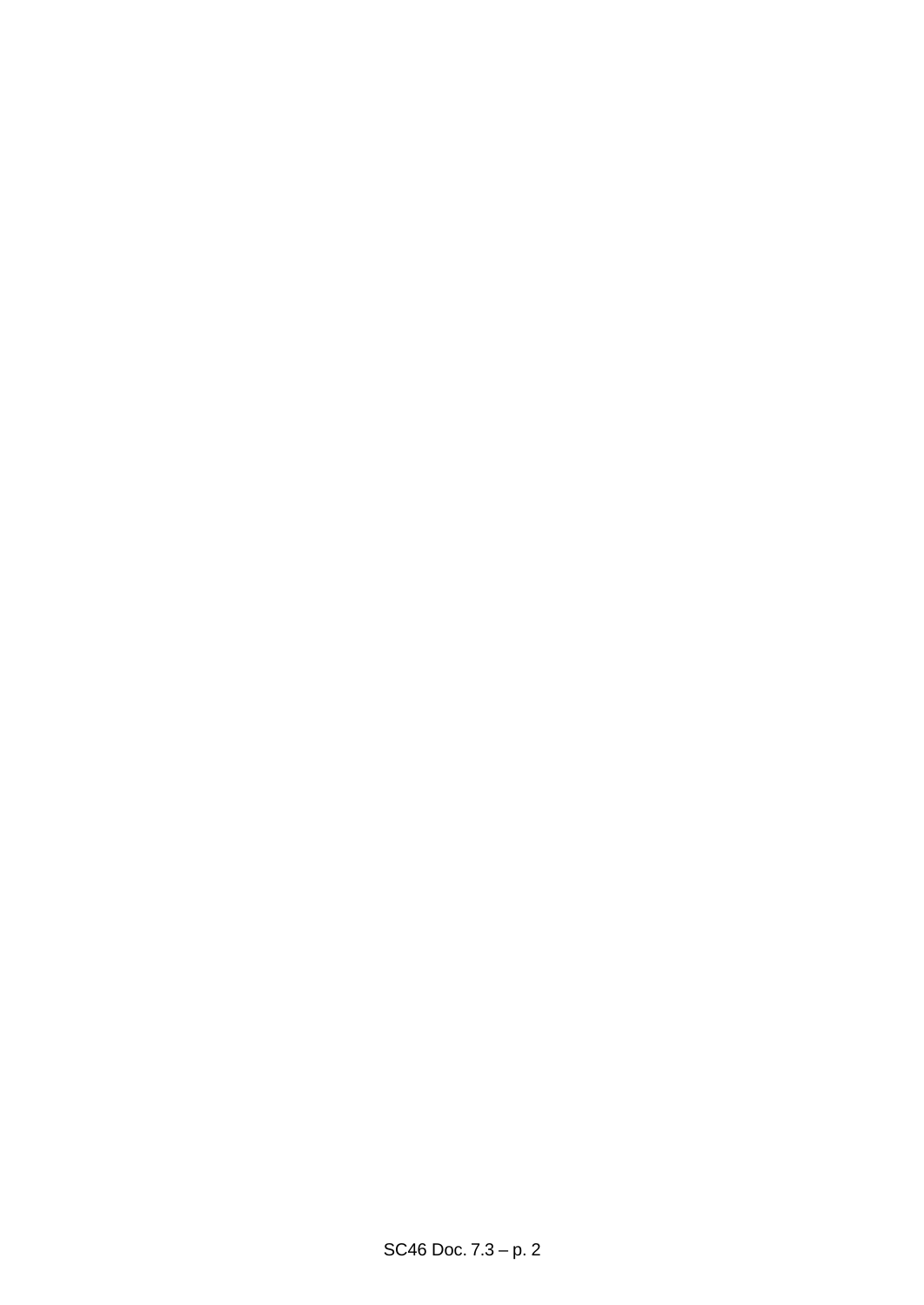# FIRST DRAFT OF THE PROVISIONAL WORKING PROGRAMME FOR CoP12

CoP12 Doc. 4

# CONVENTION ON INTERNATIONAL TRADE IN ENDANGERED SPECIES OF WILD FAUNA AND FLORA

\_\_\_\_\_\_\_\_\_\_\_\_\_\_\_\_\_\_\_\_

## Twelfth meeting of the Conference of the Parties Santiago (Chile), 3-15 November 2002

#### Strategic and administrative matters

# ADOPTION OF THE WORKING PROGRAMME (provisional)

| <b>Sunday 3 November 2002</b>  |                               |                                                                                                          |                                                                                                                                                                                                                                                                                                                                                                                                                                                                                                                                                                                                                                                                                                                                                                   |  |  |  |  |
|--------------------------------|-------------------------------|----------------------------------------------------------------------------------------------------------|-------------------------------------------------------------------------------------------------------------------------------------------------------------------------------------------------------------------------------------------------------------------------------------------------------------------------------------------------------------------------------------------------------------------------------------------------------------------------------------------------------------------------------------------------------------------------------------------------------------------------------------------------------------------------------------------------------------------------------------------------------------------|--|--|--|--|
| Morning:                       | 09h00-12h00<br>and            |                                                                                                          | : Registration of participants                                                                                                                                                                                                                                                                                                                                                                                                                                                                                                                                                                                                                                                                                                                                    |  |  |  |  |
| Afternoon:                     | 14h00-15h15                   |                                                                                                          |                                                                                                                                                                                                                                                                                                                                                                                                                                                                                                                                                                                                                                                                                                                                                                   |  |  |  |  |
|                                | 15h30-17h30                   | Plen.<br>Plen.                                                                                           | Opening of the meeting<br>Opening ceremony<br>Welcoming addresses                                                                                                                                                                                                                                                                                                                                                                                                                                                                                                                                                                                                                                                                                                 |  |  |  |  |
|                                | <b>Monday 4 November 2002</b> |                                                                                                          |                                                                                                                                                                                                                                                                                                                                                                                                                                                                                                                                                                                                                                                                                                                                                                   |  |  |  |  |
| Morning:                       | 08h00-10h00                   |                                                                                                          | Registration of participants (cont.)                                                                                                                                                                                                                                                                                                                                                                                                                                                                                                                                                                                                                                                                                                                              |  |  |  |  |
|                                | 09h00-12h00                   | Plen.<br>Plen.<br>Plen.<br>Plen.<br>Plen.<br>Plen.<br>Plen.<br>Plen.<br>Plen.<br>Plen.<br>Plen.<br>Plen. | <b>Strategic and administrative matters</b><br>11.<br><b>Rules of Procedure</b><br>12.<br>Election of Chairman and Vice-Chairmen of the meeting<br>and of Chairmen of Committees I and II<br>3. Adoption of the Agenda<br>Adoption of the Working Programme<br>$\cdot$ 4.<br>'5. Establishment of the Credentials Committee<br><b>Report of the Credentials Committee</b><br>$\frac{1}{2}6.$<br>'7. Admission of observers<br>:8.<br>Matters related to the Standing Committee<br>a) Report of the Chairman<br>10. Committee reports and recommendations<br><b>Animals Committee</b><br>a)<br>Report of the Chairman<br>i)<br>b)<br><b>Plants Committee</b><br>Report of the Chairman<br>i)<br>Nomenclature Committee report<br>C)<br>: 11. Identification Manual |  |  |  |  |
| Afternoon:                     | 14h00-17h00                   |                                                                                                          | Meetings of Parties on a regional basis                                                                                                                                                                                                                                                                                                                                                                                                                                                                                                                                                                                                                                                                                                                           |  |  |  |  |
| <b>Tuesday 5 November 2002</b> |                               |                                                                                                          |                                                                                                                                                                                                                                                                                                                                                                                                                                                                                                                                                                                                                                                                                                                                                                   |  |  |  |  |
| Morning:                       | 09h00-12h00                   | <b>Plen.</b>                                                                                             | 12. Implementation of the Action Plan of the Convention                                                                                                                                                                                                                                                                                                                                                                                                                                                                                                                                                                                                                                                                                                           |  |  |  |  |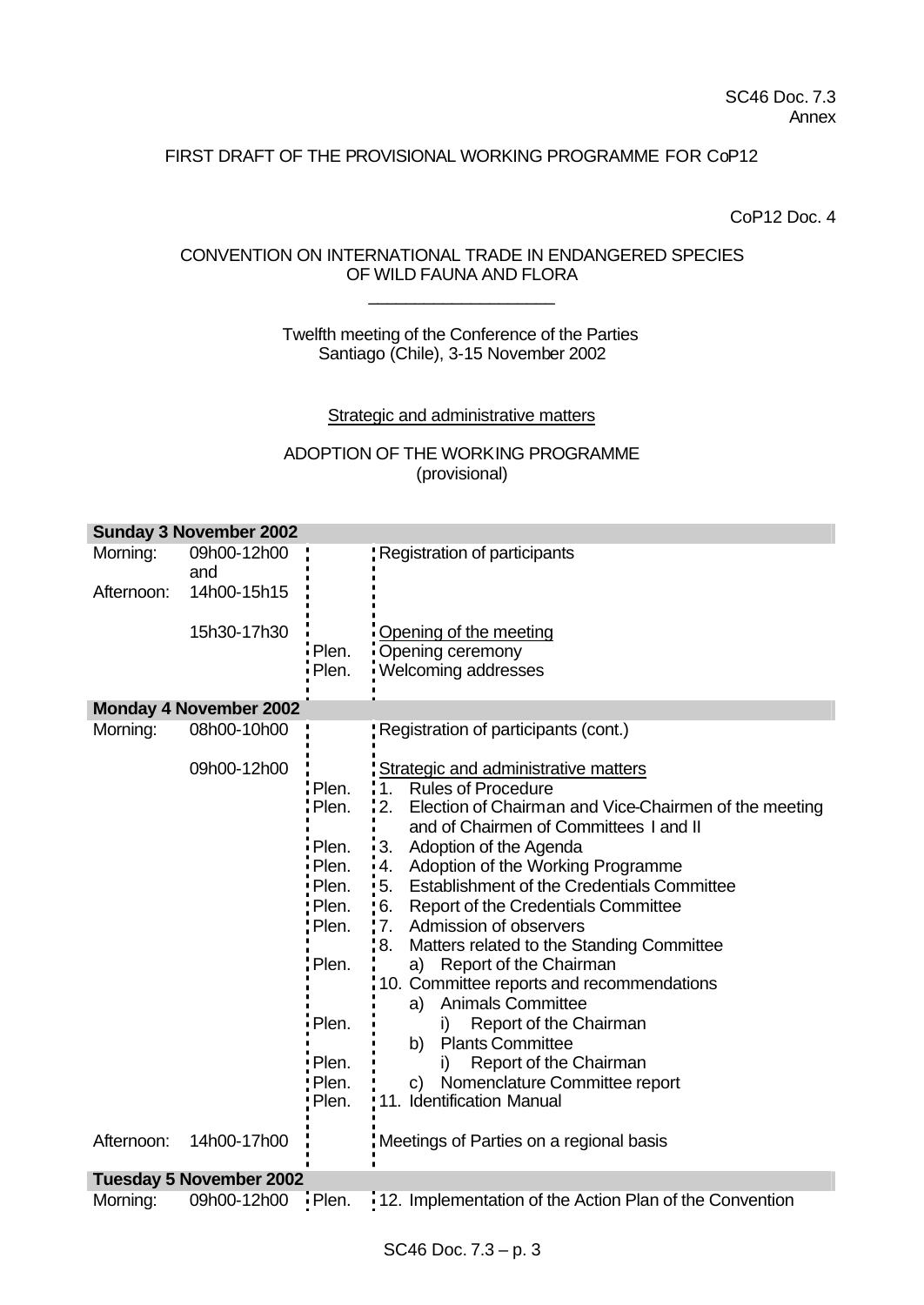|            |                                | : Plen.                                                  | !13. Outcome of the World Summit on Sustainable<br>Development and the discussion on International                                                                                                                                                                                                                                                                                                                                                                                                                                                                        |
|------------|--------------------------------|----------------------------------------------------------|---------------------------------------------------------------------------------------------------------------------------------------------------------------------------------------------------------------------------------------------------------------------------------------------------------------------------------------------------------------------------------------------------------------------------------------------------------------------------------------------------------------------------------------------------------------------------|
|            |                                |                                                          | <b>Environmental Governance: consequences for CITES</b>                                                                                                                                                                                                                                                                                                                                                                                                                                                                                                                   |
|            |                                | Plen.                                                    | 14. Economic instruments and trade policy<br>Com.II :15. Financing of the conservation of species of wild fauna                                                                                                                                                                                                                                                                                                                                                                                                                                                           |
|            |                                |                                                          | and flora                                                                                                                                                                                                                                                                                                                                                                                                                                                                                                                                                                 |
| Afternoon: | 14h00-17h00                    |                                                          | Meetings of Committees I and II                                                                                                                                                                                                                                                                                                                                                                                                                                                                                                                                           |
|            |                                |                                                          | Wednesday 6 November to Friday 8 November 2002                                                                                                                                                                                                                                                                                                                                                                                                                                                                                                                            |
| Morning:   | 09h00-12h00<br>and             |                                                          | Meetings of Committees I and II (cont.)                                                                                                                                                                                                                                                                                                                                                                                                                                                                                                                                   |
| Afternoon: | 14h00-17h00                    |                                                          |                                                                                                                                                                                                                                                                                                                                                                                                                                                                                                                                                                           |
|            |                                |                                                          | <b>Saturday 9 November and Sunday 10 November 2002</b>                                                                                                                                                                                                                                                                                                                                                                                                                                                                                                                    |
|            |                                |                                                          | Free time, excursions                                                                                                                                                                                                                                                                                                                                                                                                                                                                                                                                                     |
|            | <b>Monday 11 November 2002</b> |                                                          |                                                                                                                                                                                                                                                                                                                                                                                                                                                                                                                                                                           |
| Morning:   | 09h00-10h00                    |                                                          | Meetings of Parties on a regional basis (cont.)                                                                                                                                                                                                                                                                                                                                                                                                                                                                                                                           |
|            | 10h30-12h00                    |                                                          | Meetings of Committees I and II (cont.)                                                                                                                                                                                                                                                                                                                                                                                                                                                                                                                                   |
| Afternoon: | 14h00-17h00                    |                                                          | Meetings of Committees I and II (cont.)                                                                                                                                                                                                                                                                                                                                                                                                                                                                                                                                   |
|            |                                |                                                          | Tuesday 12 November and Wednesday 13 November 2002                                                                                                                                                                                                                                                                                                                                                                                                                                                                                                                        |
| Morning:   | 09h00-12h00<br>and             |                                                          | Meetings of Committees I and II (cont.)                                                                                                                                                                                                                                                                                                                                                                                                                                                                                                                                   |
| Afternoon: | 14h00-17h00                    |                                                          |                                                                                                                                                                                                                                                                                                                                                                                                                                                                                                                                                                           |
|            | Thursday 14 November 2002      |                                                          |                                                                                                                                                                                                                                                                                                                                                                                                                                                                                                                                                                           |
| Morning:   | 09h00-12h00                    | Plen.                                                    | Strategic and administrative matters (cont.)<br>Matters related to the Standing Committee (cont.)<br>:8.<br>Election of new regional and alternate regional<br>b)                                                                                                                                                                                                                                                                                                                                                                                                         |
|            |                                | Com.II<br>Com.II<br>Com.II :<br>Com.II<br>Plen.<br>Plen. | members<br>: 9.<br>Financing and budgeting of the Secretariat and of<br>meetings of the Conference of the Parties<br>a) Financial report for 2000 and 2001<br>Estimated expenditures for 2002<br>b)<br>Budget for 2003-2005 and Medium-term Plan for<br>C)<br>2003-2007<br><b>External funding</b><br>d)<br>10. Committee reports and recommendations (cont.)<br>a) Animals Committee (cont.)<br>Election of new regional and alternate regional<br>ii)<br>members<br>Plants Committee (cont.)<br>b)<br>Election of new regional and alternate regional<br>ii)<br>members |
| Afternoon: | 14h00-17h00                    | Com.II<br>Com.II                                         | Interpretation and implementation of the Convention<br><b>Review of Resolutions and Decisions</b><br>Com.II, 16. Revision of Resolutions and Decisions<br>Regular and special reports<br>17. Report on national reports required under Article VIII,<br>paragraph 7, of the Convention<br>Annual reports<br>a)<br><b>Biennial reports</b><br>b)                                                                                                                                                                                                                           |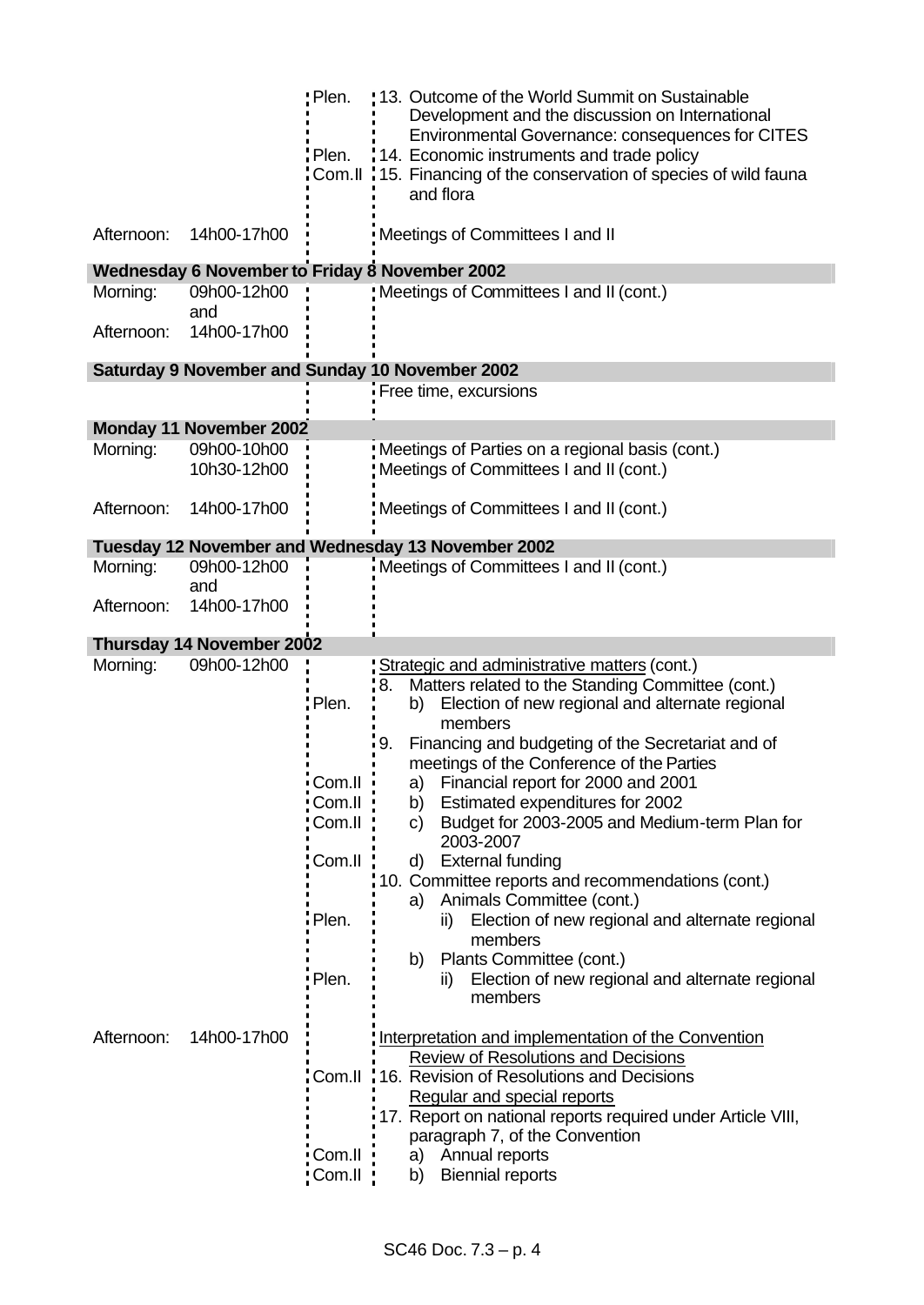|        |        | 18. Appendix-I species subject to export quotas                   |
|--------|--------|-------------------------------------------------------------------|
| Com.II |        | Leopard<br>a)                                                     |
| Com.II |        | Markhor<br>b)                                                     |
| Com.II |        | 19. Exports of vicuña wool and cloth                              |
| Com.I  |        | 20. Transport of live animals                                     |
|        |        | General compliance issues                                         |
| Com.II |        | 21. Review of compliance with the Convention                      |
| Com.II |        | 22. National laws for implementation of the Convention            |
|        |        | Species trade and conservation issues                             |
| Com.II |        | 23. Trade in bear specimens                                       |
| Com.II |        | 24. Conservation of and trade in tigers                           |
|        |        |                                                                   |
|        |        | 25. Conservation of elephants and trade in elephant               |
|        |        | specimens                                                         |
| Com.II |        | Illegal trade in ivory and other elephant specimens<br>a)         |
| Com.II |        | Illegal hunting in elephant range States<br>b)                    |
| Com.II |        | 26. Conservation of and trade in rhinoceroses                     |
| Com.II |        | 27. Conservation of and trade in musk deer                        |
| Com.II |        | 28. Conservation of and control of trade in Tibetan antelope      |
| Com.II |        | 29. Conservation of sturgeons: revision of Resolution             |
|        |        | Conf. 10.12 (Rev.)                                                |
| Com.I  |        | 30. Conservation of seahorses and other members of the            |
|        |        | family Syngnathidae                                               |
| Com.I  |        | 31. Biological and trade status of Harpagophytum                  |
| Com.II |        | 32. Conservation of Swietenia macrophylla: report of the          |
|        |        | <b>Mahogany Working Group</b>                                     |
|        |        | 33. Implementation of Resolution Conf. 8.9 (Rev.)                 |
| Com.I  |        | a) Report from the Secretariat                                    |
| Com.I  |        | Revision of Resolution Conf. 8.9 (Rev.)<br>b)                     |
|        |        | <b>Trade control and marking issues</b>                           |
|        |        |                                                                   |
| Com.II |        |                                                                   |
|        |        | 34. Universal labelling system for the identification of caviar   |
| Com.II |        | 35. Trade in time-sensitive research samples                      |
| Com.II |        | 36. Movement of sample reptile skins and other related            |
|        |        | products                                                          |
| Com.II |        | 37. Trade regimes for timber species                              |
|        |        | <b>Exemptions and special trade provisions</b>                    |
| Com.II |        | 38. Trade in personal effects                                     |
|        |        | 39. Operations that breed Appendix-I species in captivity for     |
|        |        | commercial purposes                                               |
| Com.I  |        | List of species subject to Resolution Conf. 11.14<br>a)           |
| Com.I  |        | Relationship between ex situ breeding operations<br>b)            |
|        |        | and in situ conservation                                          |
|        |        | <b>Amendment of the Appendices</b>                                |
| Com.I  |        | 40. Criteria for amendment of Appendices I and II                 |
| Com.II |        | 41. Amendment of the Appendices with regard to                    |
|        |        | populations                                                       |
| Com.II |        | 42. Annotations for medicinal plants in the Appendices            |
|        |        | Other themes and issues                                           |
| Com.II |        | 43. Bushmeat                                                      |
| Com.II |        | 44. Trade in traditional medicines                                |
| Com.II |        | 45. Publicity materials                                           |
|        |        |                                                                   |
|        |        | Consideration of proposals for amendment of Appendices I          |
|        | and II |                                                                   |
|        |        | 46. Proposals to amend Appendices I and II                        |
| Com.I  |        | Proposals resulting from the periodic review by the<br>a)         |
| Com.l  |        | <b>Animals and Plants Committees</b><br>Ranching propos als<br>b) |